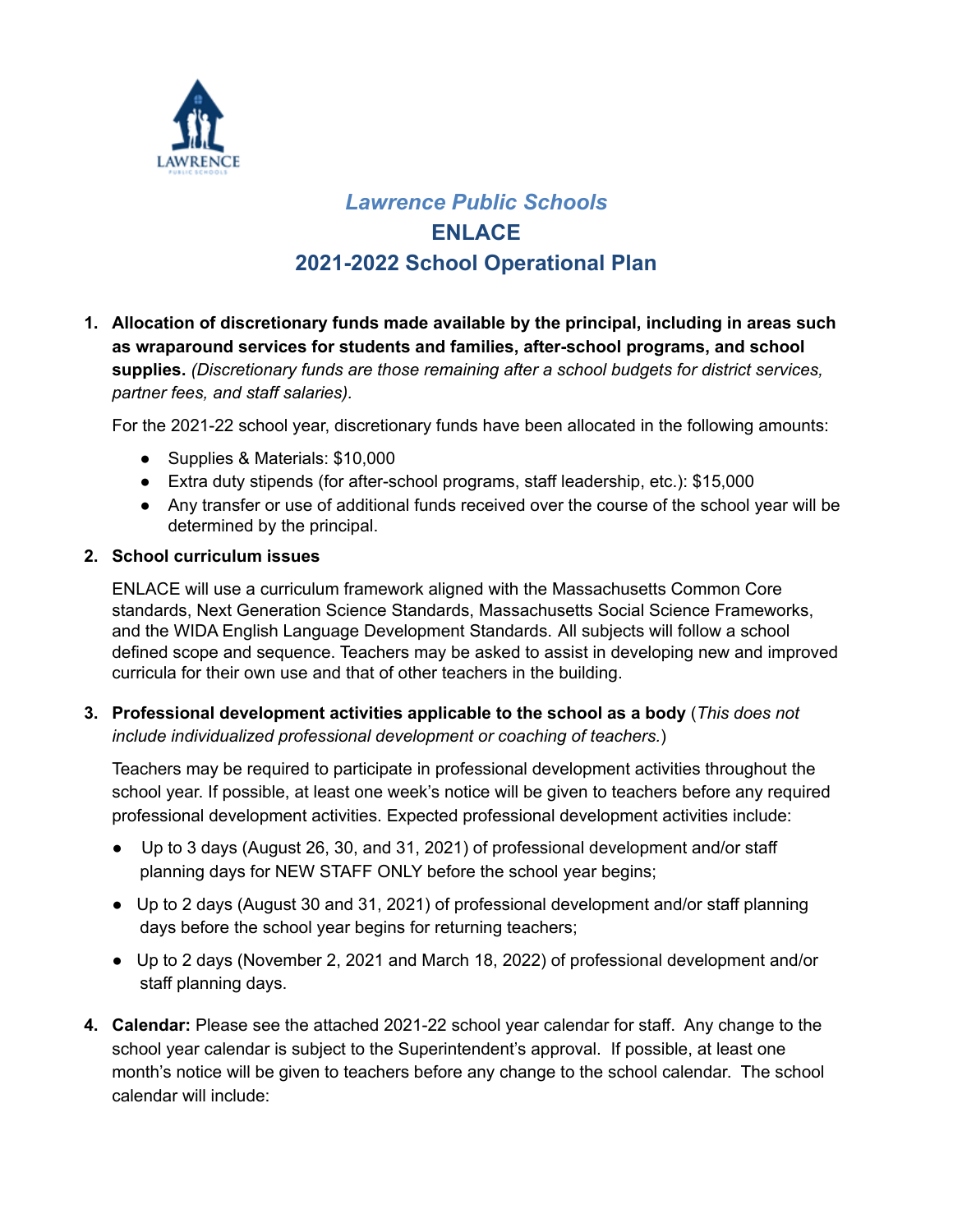

- **a.** 180 total school days for students (177 days for kindergarten students)
- **b.** 183 total school days for educators, including school days and professional development and planning days.
- **c.** All federal and state holidays.
- **d.** Winter break, Mid-winter break, Spring break.

# **5. Work before and/or after the regular school year**

- **a.** Returning teachers are expected to report to work on August 30, 2021.
- **b.** New teachers are expected to report to work on August 26, 2021.
- **c.** The final work day for teachers is June 23, 2022, including 5 snow days.
- **d.** If possible, at least one month's notice will be given to teachers before any change to the start and end of the school year.

# **6. Schedule for staff and students**

- **a.** A preliminary schedule for the 2021-22 school year is available and is subject to change prior to and during the school year.
- **b.** The standard workday for educators shall be:

Monday 7:45am - 3:00pm Tuesday 7:45am - 4:00pm Wednesday 7:45am - 3:00pm Thursday 7:45am - 3:00pm Friday 7:45am - 3:00pm

\*\*Each teacher will commit to an additional hour per week of student-facing office hours on Monday or Thursdays. \*\*Para hours will be maintained at 37.5 hours per week or higher

- **c.** Except in rare circumstances, teachers will be expected to teach no more than 1200 minutes per week. Teachers will have at least 1 planning period each day during the school week. Teachers will be expected to meet collaboratively at least once per week for Common Planning Time (CPT) to plan instruction, discuss student work, share best practices, and engage in professional learning activities. Additionally, one more planning time per week may be set aside for family and student support meetings, and/or additional professional development. Teachers are also expected to participate in Campus or Academy Planning Time / Professional Development on Wednesdays from 1 to 3pm.
- **d.** It is expected that an agenda will be created and available during this collaboration period. The agenda, as well as follow-up notes (questions, comments and reflections) will be sent to the administrative team within 24 hours after this meeting.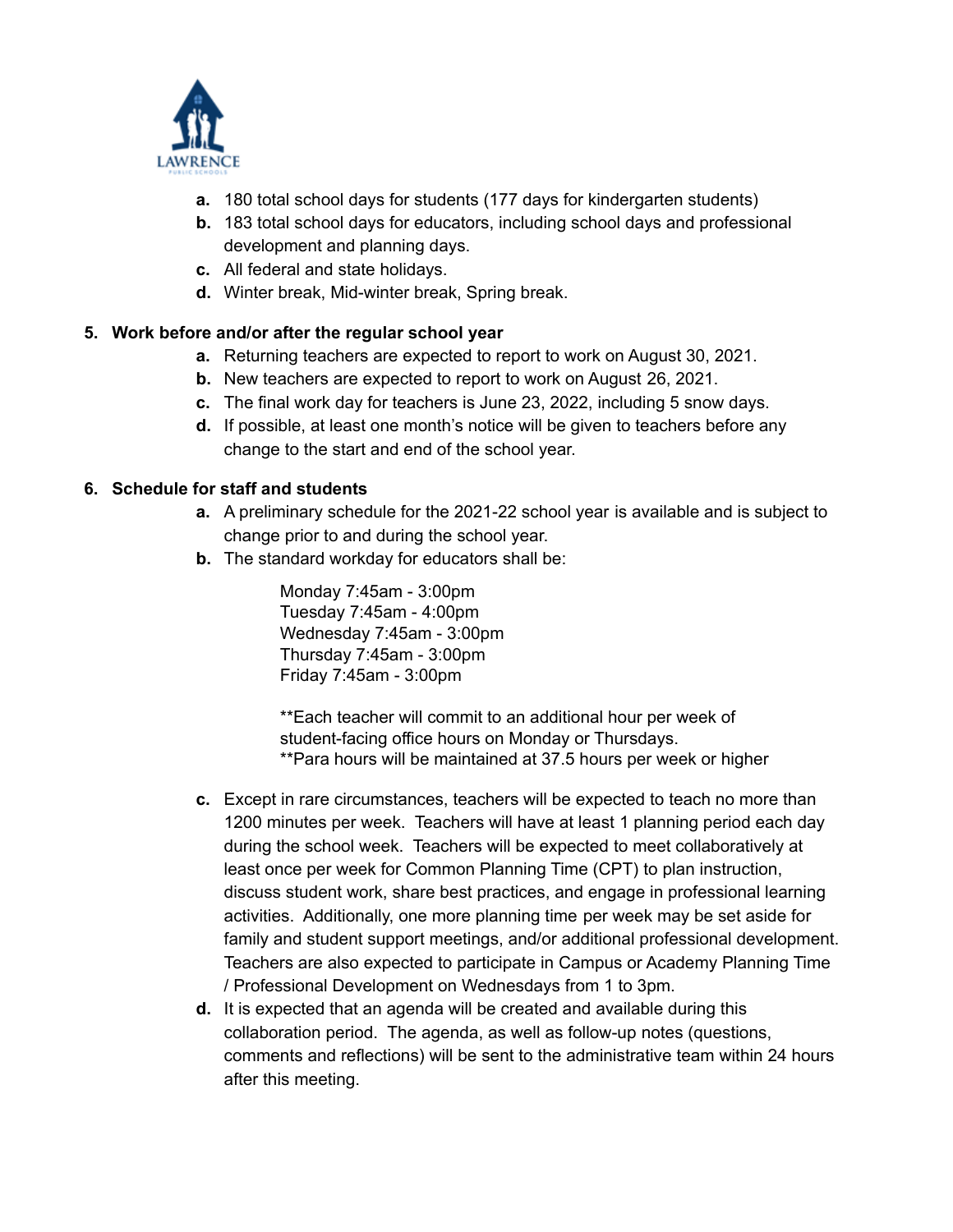

- **e.** Teachers at each school will receive 30 minutes of duty-free lunch and collaboration time.
- **f.** In addition to traditional responsibilities and assigned duties listed above, all staff at ENLACE may be expected to be involved in educational and administrative activities that are necessary to fulfill the mission of the school. These activities may include, but are not limited to:
	- Submitting weekly lesson plans;
	- Participation in 3 family conferences during the school year;
	- Phone calls to families about the academic progress of students;
	- Preparation of individual student bi-weekly reports, Progress Reports, and Report Cards;
	- Participating in staff recruitment and selection processes;
	- Maintaining bulletin boards;
	- Working regularly with school administrators to improve one's instructional practices;
	- Checking homework on a daily basis;
	- Updating gradebook on a weekly basis;
	- Meeting with content-area teams and cohort teams regularly;
	- Attending student-related meetings;
	- Serving as an advisor to a group of students and leading a daily advisory; and
	- Teaching a daily intervention class to a small group of students.
- **7. Scheduling of school-wide parent/teacher meetings** *(This does not include parent-teacher meetings that occur between school-wide meetings.)*

ENLACE will hold 3 family-teacher conferences during the 2021-22 school year. These are tentatively scheduled for the following dates:

- Family Conferences #1 November 18 4-7pm
- Family Conferences #2- February 3 4-7pm
- Family Conferences #3- April 14 4-7pm

#### **8. Notices and announcements**

Teachers will be notified in advance of special events which will involve students such as health testing, assemblies, etc. Classroom interruptions for notices or public address announcements will be kept at an absolute minimum.